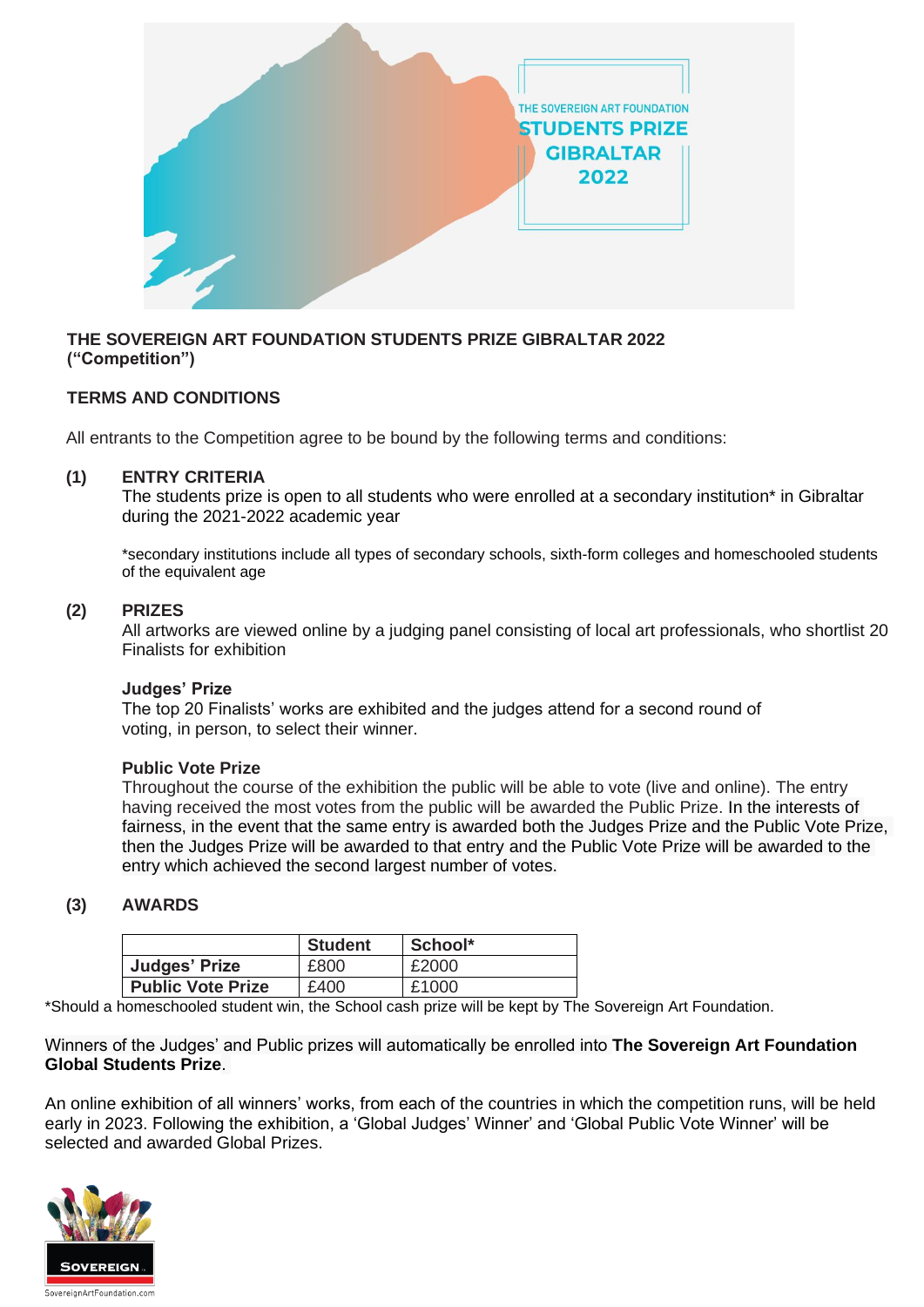

# **(4) ENTRY SPECIFICATIONS**

4.1) Each entry must comply with the requirements as stated herein but the organisers and/or the Judging Panel reserves the right to make a final decision to accept any entry for this Competition.

4.2) Notwithstanding Condition 4.1, the decision of The Sovereign Art Foundation ("SAF") on any and all matters relating to the Competition will be final and binding. The SAF and members of the Judging Panel are not obliged or bound to enter into any communications whatsoever regarding such decisions.

4.3) All entries must be the original work of the entrant.

4.4) There is no particular theme or subject required for the artwork to be submitted, which can be chosen from artwork undertaken by the student at school, or in his or her own time, and according to the individual artistic preferences of each student.

4.5) All entries must be in two-dimensional ("2D") form that conforms to the dimensions given under Condition 4.6 below. Sculptures, videos, and installations which are not in 2D form will not be accepted for this Competition. Acceptable entries are not limited to paintings, but also include photographs, digital imagery, collage and other 2D mediums.

4.6) DIMENSIONS: All entries (including any frame or mounting) must not exceed 150 cm on any side and must not be thicker than 5cm in depth. Composite entries must fit within these sizes when displayed.

## **(5) SUBMISSION PROCESS**

5.1) All Secondary School entrants must be nominated by a member of staff at the student's school. The way that the works are selected for entry is at the discretion of the school.

5.2) Artists can submit up to three artworks. They must submit each artwork as a separate entry. Only the highest scoring piece per artist will be selected for the shortlist (only one artwork per artist in the final shortlist)

## **(6) ENTRY INSTRUCTIONS**

6.1) All artworks submitted for the Competition must be SUBMITTED ONLINE via the website: <https://www.sovereignartfoundation.com/art-prizes/student-art-prize/gibraltar/> . The entry period is from 27 June – 21 October. No entries will be accepted after the 21 October deadline.

- 6.2) On entering the submission platform you will be invited to create an account
- 6.3) Follow the instructions and submit your artwork:

a) Up to three artworks can be submitted, per artist, but each artwork must be submitted as a separate entry (as above, only the the highest scoring piece per artist will be selected for the shortlist)

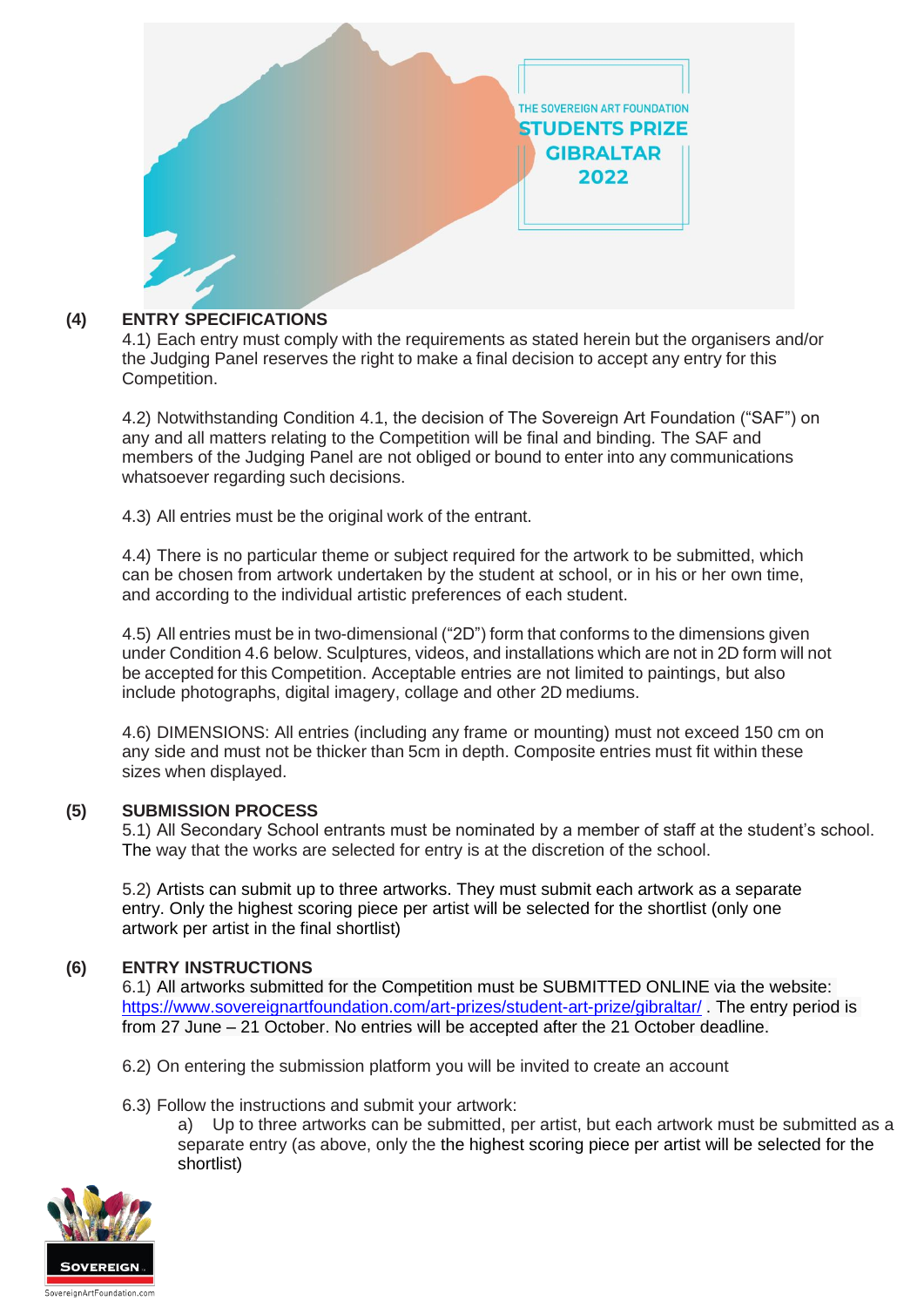

b) Please upload a MAXIMUM of 2 images per entry. One of the artwork as a whole and a second (optional) close up image, showing the relevant work in detail. The resolution of the image must be a minimum of 300DPI (Note: Dots per inch NOT Pixels per inch), for printing purposes

c) Please ensure the filename of the images includes the student's surname, the name of the artwork piece and the version number e.g. surname title v1

d) Make sure to provide the dimensions, medium and artistic description for the piece. All information provided will assist the judges in their evaluations and incomplete submissions may risk disqualification

6.4) Complete the application form to provide personal information

6.5) When the entry is complete, press the submit button at the bottom of the form, you will receive a confirmation email

6.6) If you experience any difficulties submitting online or have any questions about the prize you ca n contact us on [SophieB@SovereignArtFoundation.com](mailto:SophieB@SovereignArtFoundation.com)

## **(7) FINALIST INSTRUCTIONS**

7.1) The 20 finalists, selected by the Judging Panel will be officially notified by email or telephone. Unsuccessful submissions will also be contacted.

7.2) The selected works must be available for the Students Art Prize Exhibition and need to be delivered and returned, at the school's expense, to the exhibition location at a time advised by SAF.

7.3) Each entry should be authenticated by the entrant(s) by being signed and dated either on the work or on an accompanying certificate. Ifthe entry is a photograph, digital work or print, the editions must be clearly declared.

7.4) Each entry should be framed in order to protect and present the work. If the artist does not intend to exhibit the entry framed then adequate protection must be provided for its storage and transportation.

7.5) The packaged artwork must be marked clearly on the reverse with the title of the piece, the relevant entrant's name, the name of the school and suitable contact details.

7.6) SAF will be responsible for installing the artworks in the exhibition(s). **Works should be delivered to SAF with appropriate fittings already in place for mounting/hanging.**

### **(8) EXHIBITION AND AWARDS EVENT**

8.1) The Finalists' works will be displayed at a venue (or multiple venues) and on dates to be confirmed by SAF.

8.2) All works selected for the final must be available from the date advised under rule 6.1 until